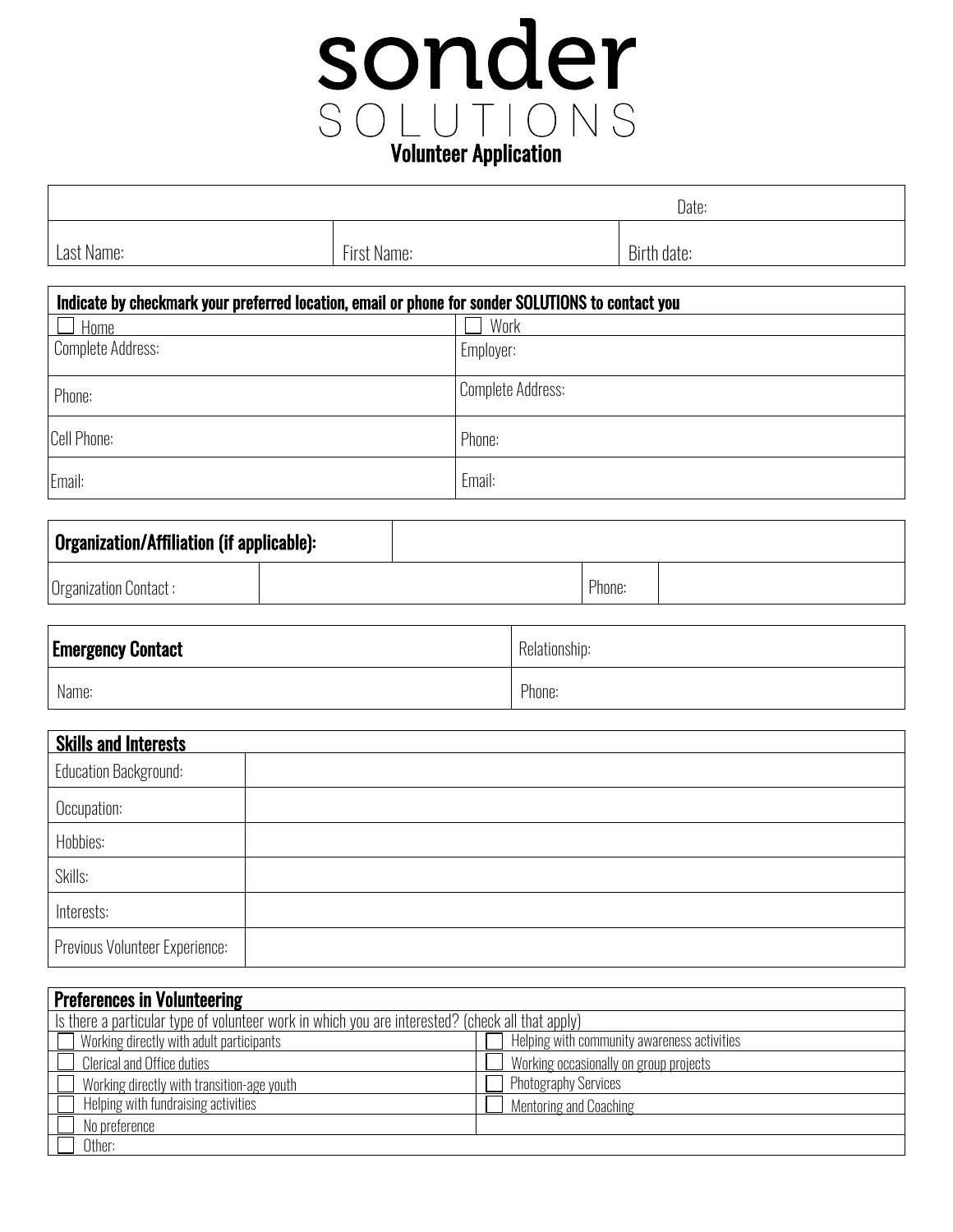| Availability                                                                                                                                                                                                                                                                                                                                                                                                                                                                                                                                                                                                                                                                                      |  |  |
|---------------------------------------------------------------------------------------------------------------------------------------------------------------------------------------------------------------------------------------------------------------------------------------------------------------------------------------------------------------------------------------------------------------------------------------------------------------------------------------------------------------------------------------------------------------------------------------------------------------------------------------------------------------------------------------------------|--|--|
| At what times are you interested in volunteering? (check all that apply)                                                                                                                                                                                                                                                                                                                                                                                                                                                                                                                                                                                                                          |  |  |
| Flexible                                                                                                                                                                                                                                                                                                                                                                                                                                                                                                                                                                                                                                                                                          |  |  |
| Weekday morning                                                                                                                                                                                                                                                                                                                                                                                                                                                                                                                                                                                                                                                                                   |  |  |
| Weekday afternoon                                                                                                                                                                                                                                                                                                                                                                                                                                                                                                                                                                                                                                                                                 |  |  |
| Weekday evening                                                                                                                                                                                                                                                                                                                                                                                                                                                                                                                                                                                                                                                                                   |  |  |
| Weekends                                                                                                                                                                                                                                                                                                                                                                                                                                                                                                                                                                                                                                                                                          |  |  |
|                                                                                                                                                                                                                                                                                                                                                                                                                                                                                                                                                                                                                                                                                                   |  |  |
| <b>Background Verification</b>                                                                                                                                                                                                                                                                                                                                                                                                                                                                                                                                                                                                                                                                    |  |  |
| NOTE: Do not respond concerning the following: arrests or detentions that did not result in conviction: referrals to, and participation in, any pretrial or post-trial diversion program: marijuana-related convictions more t<br>Have you ever been convicted of a criminal offence?<br>years old: convictions for which the record has been judicially-ordered sealed, dismissed, expunged, or statutorily irradiated: and misdemeanor convictions for which probation has been successfully completed or otherwise<br>discharged and the case has been judicially dismissed. Answering "yes" to this question does not necessarily mean that your application for volunteerism will be denied. |  |  |
| Yes<br>No                                                                                                                                                                                                                                                                                                                                                                                                                                                                                                                                                                                                                                                                                         |  |  |
| Have you ever been charged with neglect, abuse or assault?                                                                                                                                                                                                                                                                                                                                                                                                                                                                                                                                                                                                                                        |  |  |
| N <sub>0</sub><br>Yes                                                                                                                                                                                                                                                                                                                                                                                                                                                                                                                                                                                                                                                                             |  |  |
| Has your driver's license ever been suspended or revoked in any state?                                                                                                                                                                                                                                                                                                                                                                                                                                                                                                                                                                                                                            |  |  |
| No<br>Yes                                                                                                                                                                                                                                                                                                                                                                                                                                                                                                                                                                                                                                                                                         |  |  |
| Do you use illegal drugs?                                                                                                                                                                                                                                                                                                                                                                                                                                                                                                                                                                                                                                                                         |  |  |

|  | $\mid$ Do you have any physical limitations or are you under any course of treatment which might limit your ability to perform certain types of work? |
|--|-------------------------------------------------------------------------------------------------------------------------------------------------------|
|  |                                                                                                                                                       |

 $\Box$  Yes  $\Box$  No

| тант |  |
|------|--|

| <b>References (non-family members)</b> |        |  |
|----------------------------------------|--------|--|
| Name:                                  | Phone: |  |
| Address:                               | Email: |  |
|                                        |        |  |
| Name:                                  | Phone: |  |
| Address:                               | Email: |  |

| <b>Public Awareness</b>                                                                    |                              |  |
|--------------------------------------------------------------------------------------------|------------------------------|--|
| How did you hear about us?                                                                 |                              |  |
| Job description                                                                            | Advertisement / Social Media |  |
| Referred by a friend/volunteer                                                             | From agency                  |  |
| Other:                                                                                     |                              |  |
| Would you like to receive volunteer opportunities periodically through your email address? |                              |  |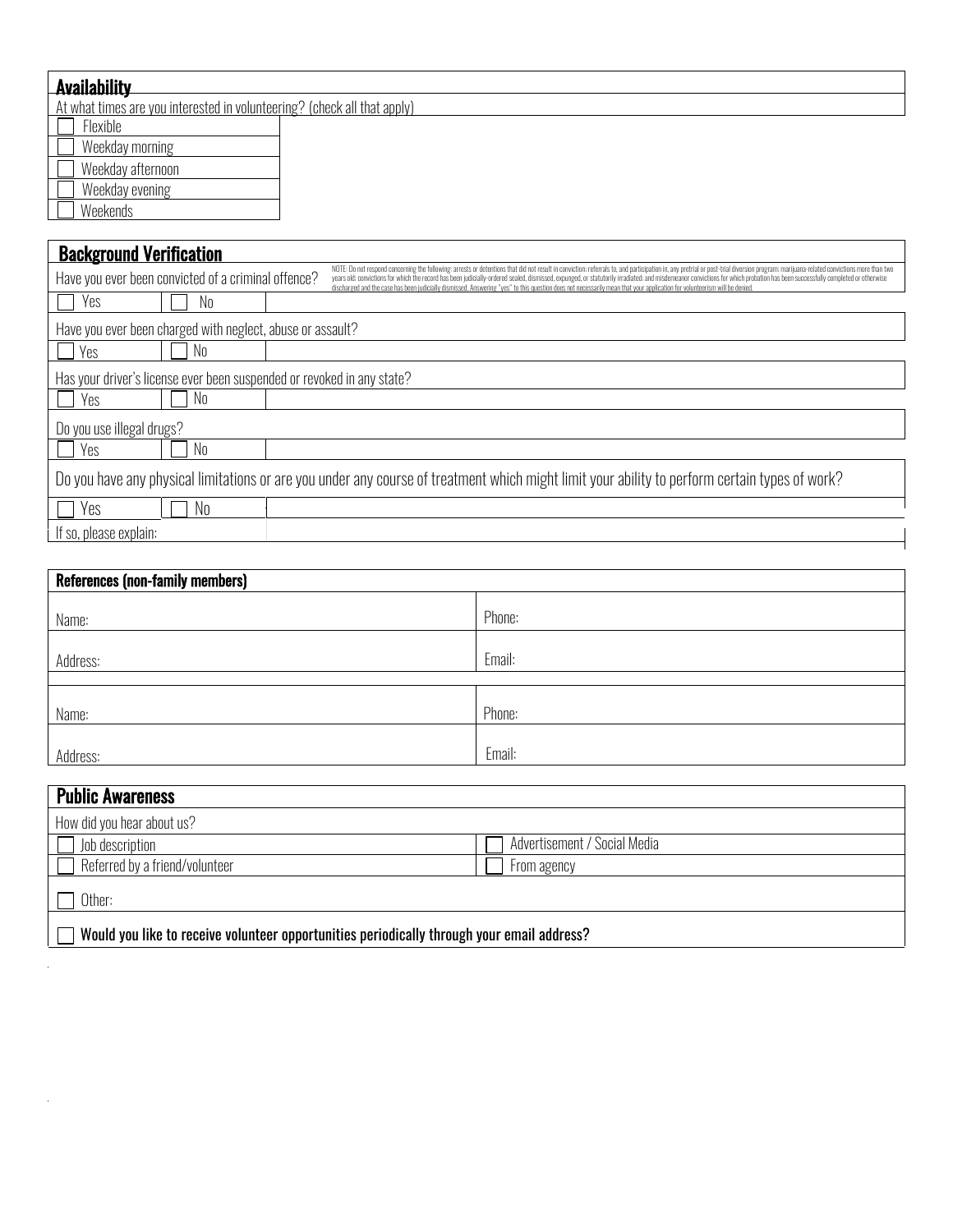## VOLUNTEER APPLICANT STATEMENT

With the submission of this application, you understand and commit to the following:

• You are required to abide by all rules, regulations, and standards of sonder SOLUTIONS.

• You understand that volunteering with sonder SOLUTIONS is "at-will." This means your volunteering is not for any specific period of time and can be terminated by you at any time for any reason. Likewise, sonder SOLUTIONS may terminate this relationship at any time, with or without cause or advance notice. In addition, sonder SOLUTIONS reserves the right to modify your volunteer position to meet business needs.

## VOLUNTEER CONFIDENTIALITY AND RELEASE OF LIABILITY AGREEMENT

Our liability insurance policy requires that we have an accurate record of all volunteers and that all volunteers agree to release sonder SOLUTIONS from all liability while volunteering with our organization.

This Release and Waiver of Liability (the "Release") executed on this date by (name) The model of the "Volunteer." The Volunteer desires to volunteer for sonder SOLUTIONS (the "Agency") and to engage in the activities related to being a volunteer (the "Activities"). The Volunteer understands that the Activities may include labor-intensive activities at sonder SOLUTIONS. The Volunteer hereby freely, voluntarily, and without duress executes this Confidentiality Agreement and Release under the following terms:

Release and Waiver: I do hereby release and discharge and hold harmless the Agency and its stakeholders and/or successors and assigns from all liability, claims, and demands of any nature, which arise or may hereafter arise from my Activities with the Agency with respect to any bodily injury, personal injury, illness, death, or property damage that may result from my Activities with the Agency. I also understand that the Agency does not assume any responsibility for or obligation to provide financial assistance or other assistance, including but not limited to medical, health, or disability insurance/ coverage in the event of injury or illness.

Assumption of Risk: I understand that the Activities may include work that may be hazardous to me, including, but not limited to, construction, loading and unloading, and transportation to and from different locations. I hereby expressly and specifically assume the risk of injury or harm in my Activities and release the Agency from all liability for injury, illness, death, or property damage resulting from the Activities.

Insurance: The Agency maintains volunteer accident insurance which may provide some coverage to the volunteer should a volunteer be injured or become ill while performing the volunteer Activities for the Agency. However, the Agency does not carry or maintain health insurance for any volunteer.

Photographic Release: I do hereby grant and convey unto the Agency all rights, title, and interest in any and all photographic images and video or audio recordings made by the Agency during my Activities with the Agency, including, but not limited to, royalties, proceeds, or other benefits derived from such photographs or recordings.

**Confidentiality:** I agree that any information that is not generally known to the public to which I have been or will be exposed as a result of my volunteer work at the Agency is confidential information that belongs to the Agency including, but not limited to, information developed by me (alone or with others) or entrusted to the Agency by others (Agency clients or others). I will hold the Agency's confidential information in strict confidence and not disclose or use it except as authorized by the Agency and for the Agency's benefit. I understand if anyone tries to compel me to disclose any of the Agency's confidential information, by subpoena or otherwise, I will immediately notify the Agency so that the Agency may take any actions it deems necessary to protect its interests. I agree to protect the Agency's confidential information while I am a volunteer at the Agency and after my volunteer work at the Agency ends.

The Agency's confidential information includes, without limitation, information related to financial and marketing matters; research and development; employees, participants, business partners, interns and volunteers; and any other information deemed as confidential by the Agency.

Arbitration: As a volunteer of sonder SOLUTIONS, I agree that any dispute or claim that arises out of or that relates to volunteering with the Agency, including tort and/or harassment claims, shall be resolved by arbitration in accordance with the then effective commercial arbitration rules of the American Arbitration Association by filing a claim in accordance with the filing rules of the American Arbitration Association and judgment on the award rendered pursuant to such arbitration may be entered in any court having jurisdiction thereof.